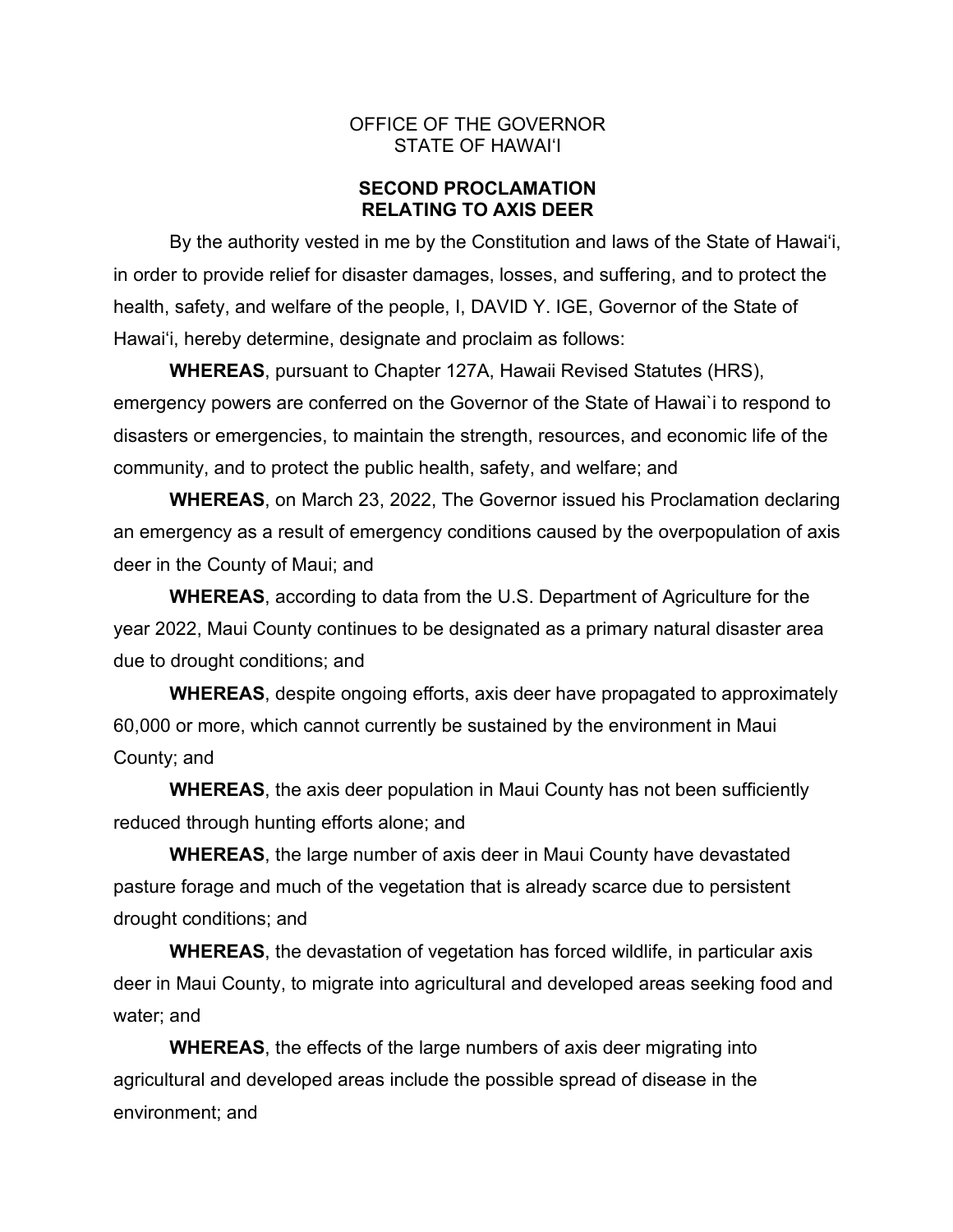**WHEREAS**, increased numbers of axis deer are foraging in urbanized areas; and

**WHEREAS**, immediate measures to appreciably reduce and control axis deer populations in Maui County and to implement deer management strategies, including but not limited to, corralling of axis deer, culling of axis deer to sustainable levels, clearing vegetation along fence lines, and erecting and/or reinforcing or repairing fence lines to keep axis deer away from roadways, airports, and runways are needed to protect the health and welfare of the community; and

**WHEREAS**, the current threat to the health, safety, and welfare of the people of Maui County caused from the axis deer overpopulation constitutes an emergency under section 127A-14, HRS, and warrants preemptive and protective actions; and

**NOW, THEREFORE**, I, DAVID Y. IGE, Governor of the State of Hawai'i, hereby determine that an emergency or disaster contemplated by section 127A-14, HRS, has occurred in the County of Maui, State of Hawai'i, and do hereby authorize and invoke the following emergency provisions which are expressly invoked, if not already in effect upon this declaration of an emergency:

#### **I. Invocation of Laws**

Section 127A-12(b)(13), HRS, requiring each public utility, or any person owning, controlling, or operating a critical infrastructure, to protect and safeguard its or the person's property, or to provide for the protection and safeguarding thereof, and provide for the protection and safeguarding of all critical infrastructure and key resources; provided that without prejudice to the generality of the foregoing two clauses, the protecting or safeguarding may include the regulation or prohibition of public entry thereon, or the permission of the entry upon terms and conditions as I may prescribe.

Section 127A-12(b)(16), HRS, directing all state agencies and officers to cooperate and extend their services, materials, and facilities as may be required to assist in emergency response efforts.

Section 127A-16, HRS, by activating the Major Disaster Fund.

# **II. Deer Control**

Pursuant to sections 127A-12 and 127A-13, HRS, the county and state agencies are to provide emergency relief and engage in emergency management functions as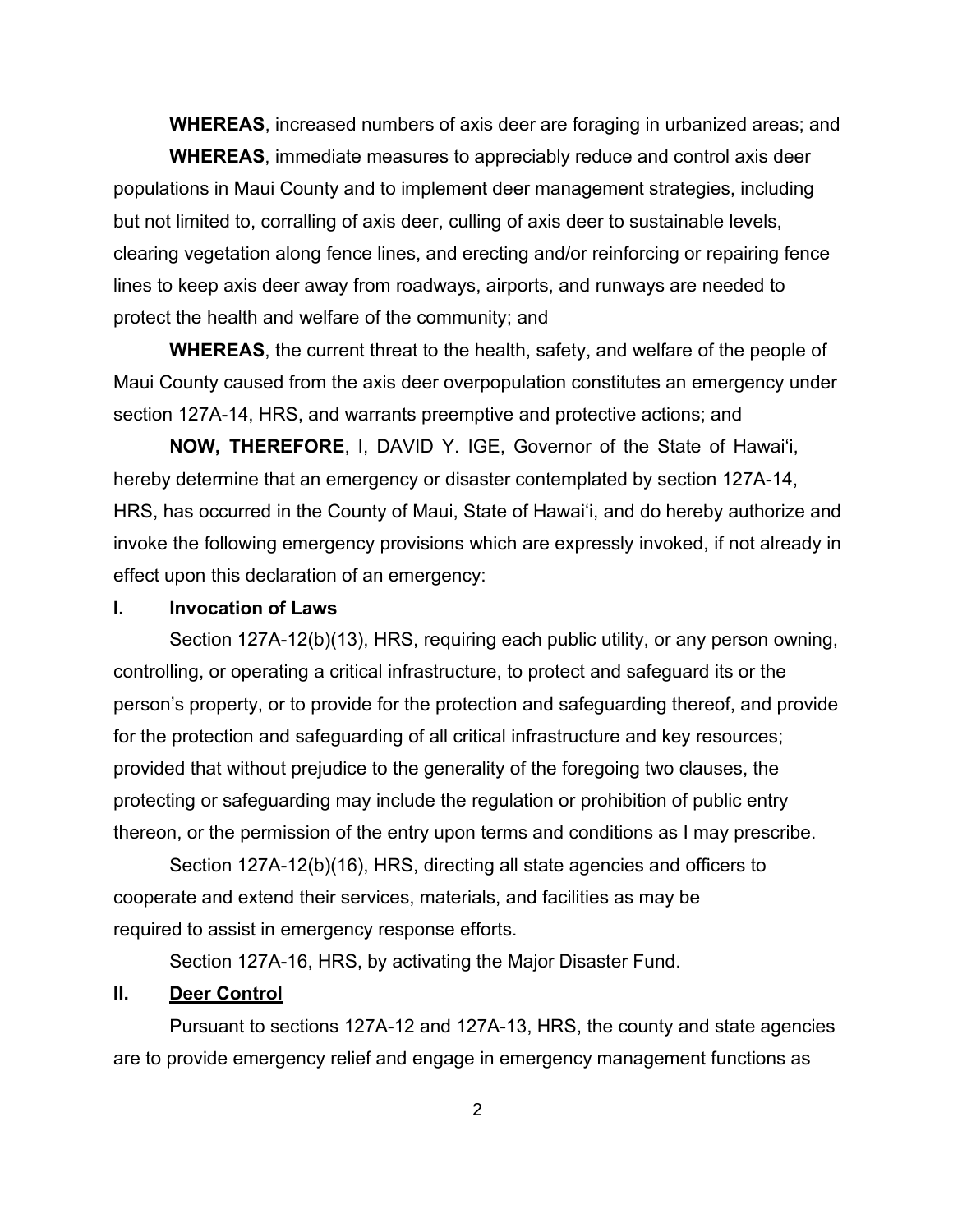defined in section 127A-2, HRS, to enable planning and implementation of deer management strategies, including but not limited to, creating buffers and to erect, reinforce, or repair fence lines to keep the deer away from roadways, airports, and runways, taking action to immediately cull axis deer, and reducing the herds of axis deer to sustainable numbers, so as to provide protection and relief from damages, losses, and suffering caused by the emergency.

#### **III. Suspension of Laws**

The following specific provisions of law are suspended, as allowed by federal law, pursuant to sections 127A-12(b)(8) and 127A-13(a)(3), HRS, to the extent that the law impedes or tends to impede or be detrimental to the expeditious and efficient execution of, or to conflict with, emergency functions, including laws which by this chapter specifically are made applicable to emergency personnel:

Chapter 6E, HRS, **historic preservation**, to the extent that compliance requires additional time detrimental to the expeditious and efficient execution of emergency actions.

Section 37-41, HRS, **appropriations to revert to state treasury; exceptions**, to the extent that appropriations lapse at the end of the fiscal year prior to completion of the emergency actions.

Section 37-74(d), HRS, **program execution**, except for sub-sections 37-74(d)(2) and 37-74(d)(3), HRS, and any such transfers or changes considered to be authorized transfers or changes for purposes of section 34-74(d)(1) for legislative reporting requirements, to the extent that legislative authorization would likely delay appropriation transfers or changes between programs to provide necessary funding to complete the emergency actions.

Section 40-66, HRS, **lapsing of appropriations**, to the extent that the timing of the procurement of the construction of the emergency permanent repairs may occur the fiscal year following the original emergency proclamation.

Chapter 46, HRS, **county organization and administration**, as any county ordinance, rule, regulation, law, or provision in any form applies to any county permitting, licensing, zoning, variance, processes, procedures, fees, or any other

3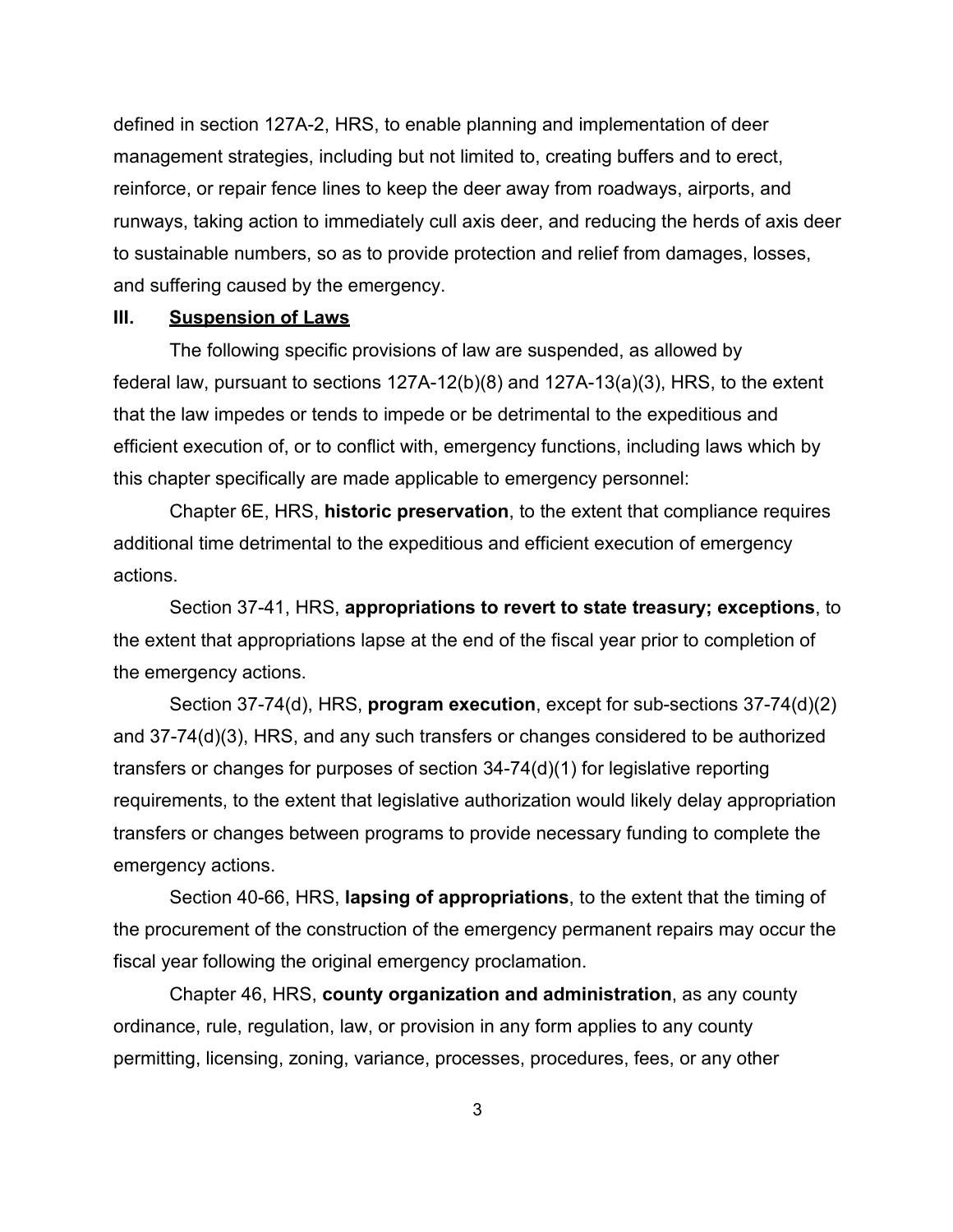requirements that hinder, delay, or impede efforts to implement deer management strategies, including, but not limited to clearing vegetation from fence lines to create a buffer against the axis deer under this Proclamation, to the extent that compliance results in any delays involved in securing County permits. These would include but not be limited to chapter 20.08, Maui County Code, **soil erosion and sedimentation control,** chapter 12-302, Rules for the Molokai Planning Commission, **special management area rules**, chapter 12-402 Rules for the Lanai Planning Commission, **special management area rules**, and chapter 12-202, Rules of the Maui Planning Commission, **special management area rules**.

Chapter 89, HRS, **collective bargaining in public employment,** to the extent that compliance with this chapter requires additional time detrimental to the expeditious and efficient execution of emergency actions**.**

Chapter 89C, HRS, **public officers and employees excluded from collective bargaining,** to the extent that compliance with this chapter requires additional time detrimental to the expeditious and efficient execution of emergency actions.

Section 103-2, HRS, **general fund**, to the extent that compliance results in any additional delays.

Section 103-53, HRS, **contracts with the State or counties; tax clearances, assignments**, only to the extent necessary to waive the Internal Revenue Service (IRS) tax clearance requirement.

Section 103-55, HRS, **wages, hours, and working conditions of employees of contractors performing services**, to the extent that compliance results in any additional delays.

Chapter 103D, HRS, **Hawaii public procurement code**, to the extent that compliance results in any additional delays involved in meeting procurement requirements for selecting contractors in a timely manner to respond to emergency situations.

Chapter 104, HRS, **wages and hours of employees on public works**, to the extent that compliance with this chapter requires additional time detrimental to the expeditious and efficient execution of emergency actions.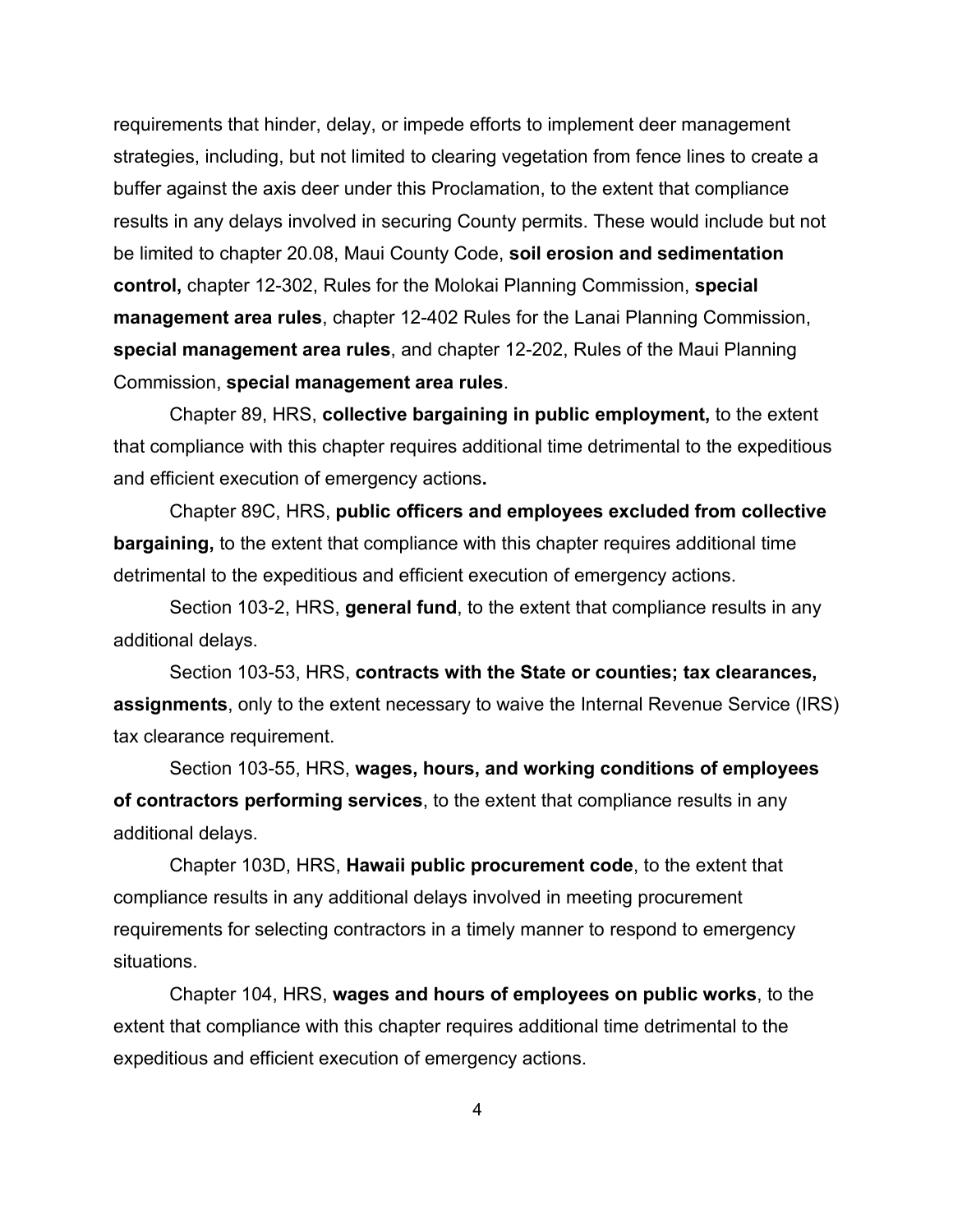Sections 105-1 to 105-10, HRS, **use of government vehicles, limitations,** to the extent that compliance with this chapter requires additional time detrimental to the expeditious and efficient execution of emergency actions**.**

Section 127A-30, HRS, **rental or sale of essential commodities during a state of emergency; prohibition against price increases**, for the reason that the automatic invocation of this provision during an emergency is not needed for this emergency.

Chapter 183D, HRS, **wildlife**, and chapter 13-124, Hawaii Administrative Rules (HAR), **indigenous wildlife, endangered and threatened wildlife and introduced wild birds,** to the extent that compliance results in any delays involved in implementation of axis deer management planning or activities or requires additional time detrimental to the expeditious and efficient execution of emergency actions.

Chapter 205A, Part II, HRS, **coastal zone management**, to the extent that compliance results in any additional delays involved with securing approvals from the counties or the Department of Land and Natural Resources for work within the special management area.

Chapter 342D, HRS, **water pollution**, and chapters 11-54, **water quality standards**, and 11-55, HAR, **water pollution control**, to the extent that compliance requires additional time detrimental to the expeditious and efficient execution of emergency actions.

Chapter 342H, HRS, **solid waste pollution**, and chapter 11-58.1, HAR, **solid waste management control**, to the extent that compliance requires additional time detrimental to the expeditious and efficient execution of emergency actions.

Chapter 343, HRS, **environmental impact statements,** and chapter 11-200.1, HAR, **environmental impact statement rules**, to the extent that compliance results in any additional delays involved with the environmental review process.

#### **IV. Severability**

If any provision of this Proclamation is rendered or declared illegal for any reason, or shall be invalid or unenforceable, such provision shall be modified or deleted, and the remainder of this Proclamation and the application of such provision to other persons or circumstances shall not be affected thereby but shall